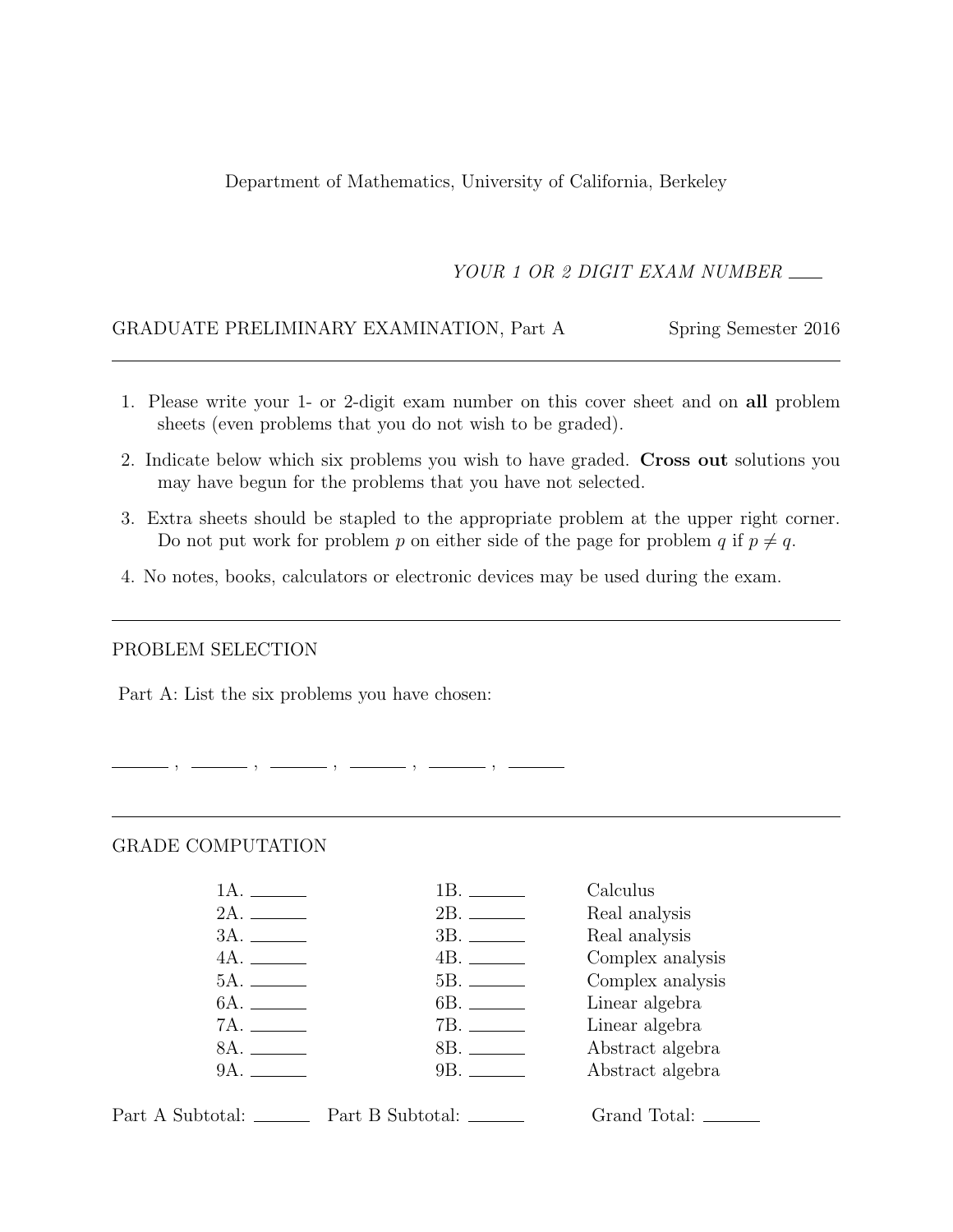# Problem 1A. Score:

Show that

$$
\int_{4}^{9} \sqrt{-6 + 5\sqrt{-6 + 5\sqrt{-6 + 5\sqrt{x}}}} dx
$$

is a rational number.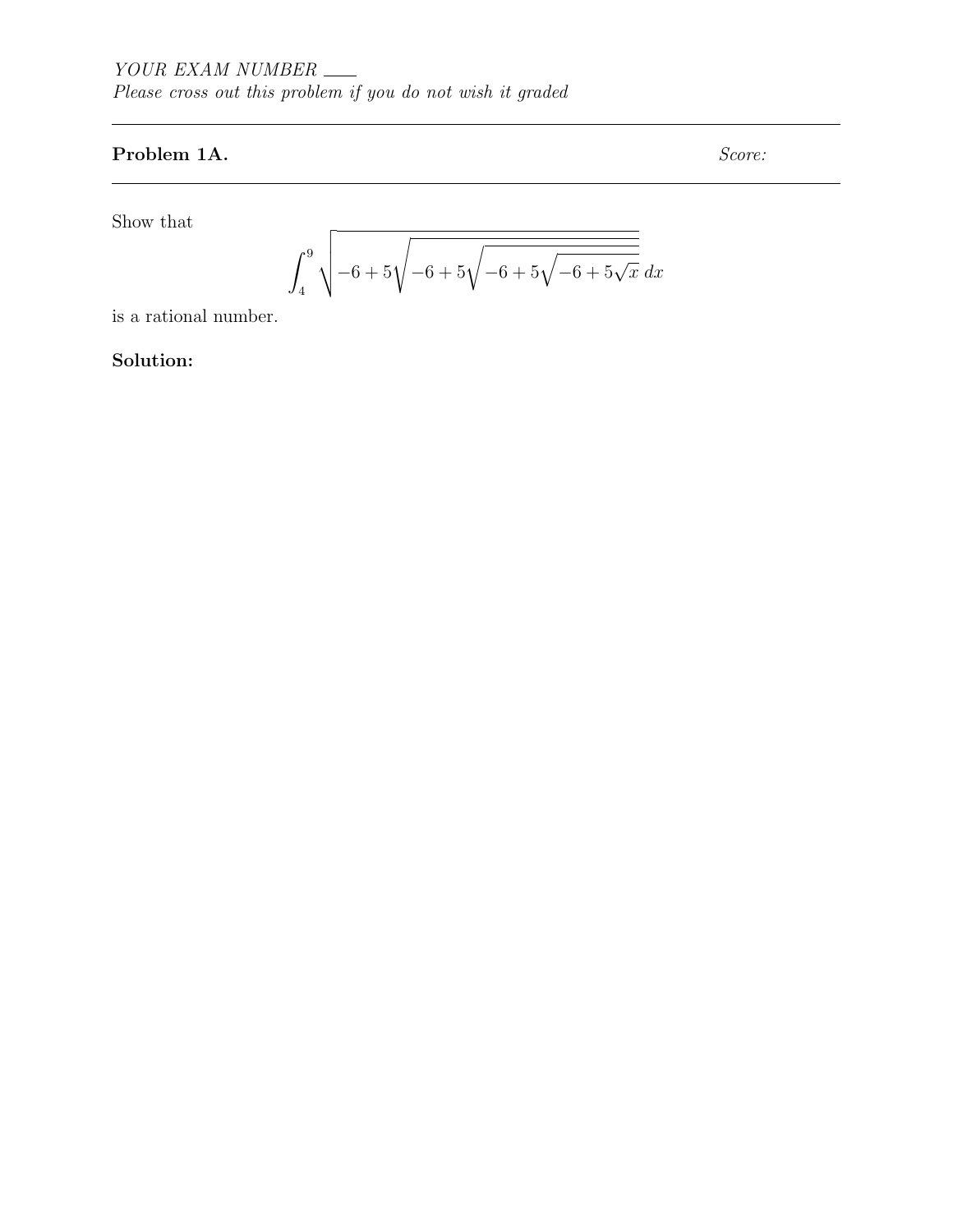### Problem 2A. Score:

Suppose that f and g are continuously differentiable real-valued functions on  $\mathbb R$  with  $f, g, f', g' \in$  $L^2(\mathbb{R})$ . Show that

$$
\int_{-\infty}^{\infty} f g' dx = - \int_{-\infty}^{\infty} f' g dx.
$$

(Recall that  $L^2(\mathbb{R})$  is the set of integrable functions h such that  $\int_{-\infty}^{\infty} |h|^2 dx < \infty$ .)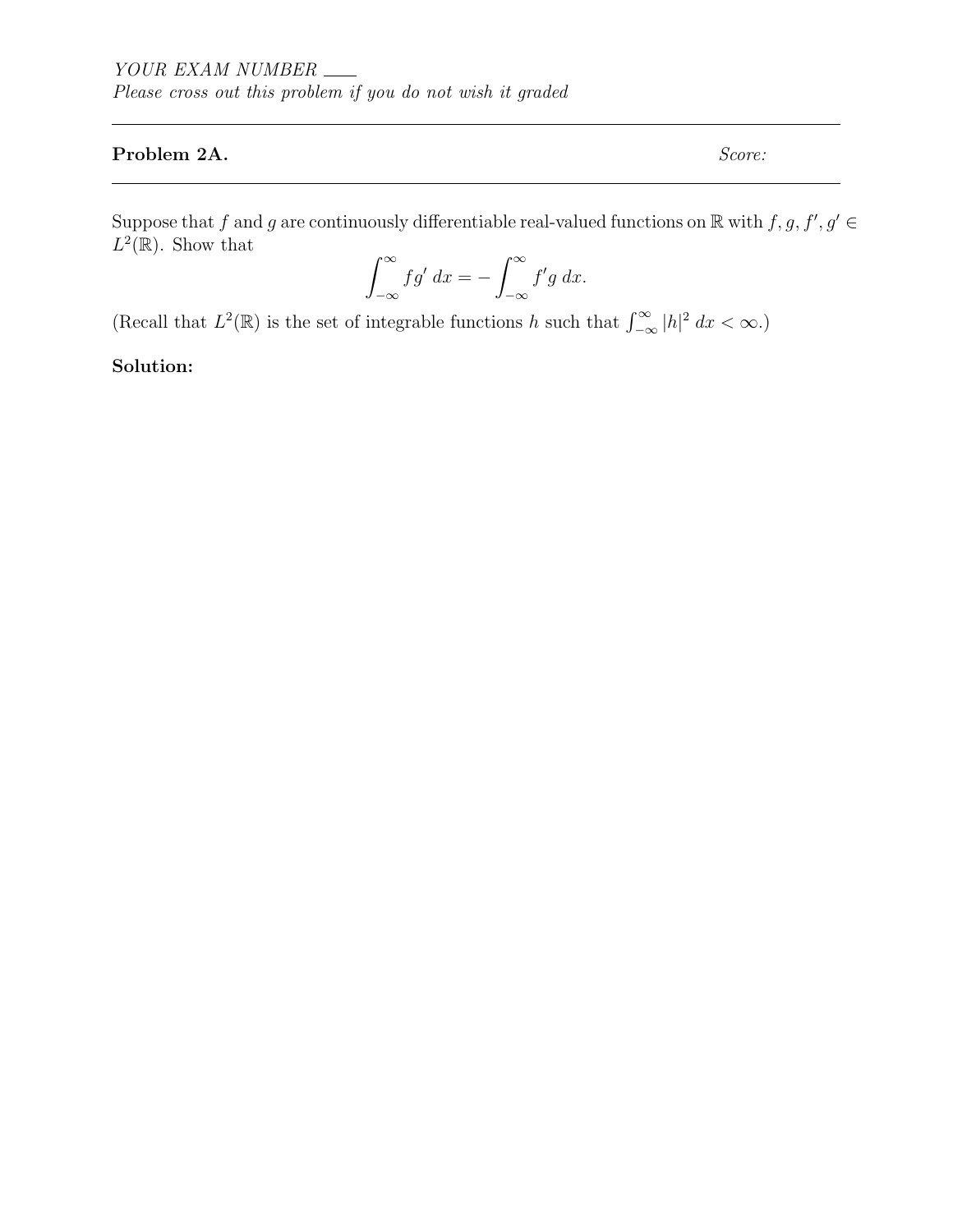#### Problem 3A. Score:

Suppose g and  $f_n$  are nonnegative integrable functions such that  $\int f_n dx \to 0$  as  $n \to \infty$ and  $f_n^2 \leq g$  for all n. Prove or find a counterexample to the statement that  $\int f_n^4 dx \to 0$  as  $n \to \infty$ .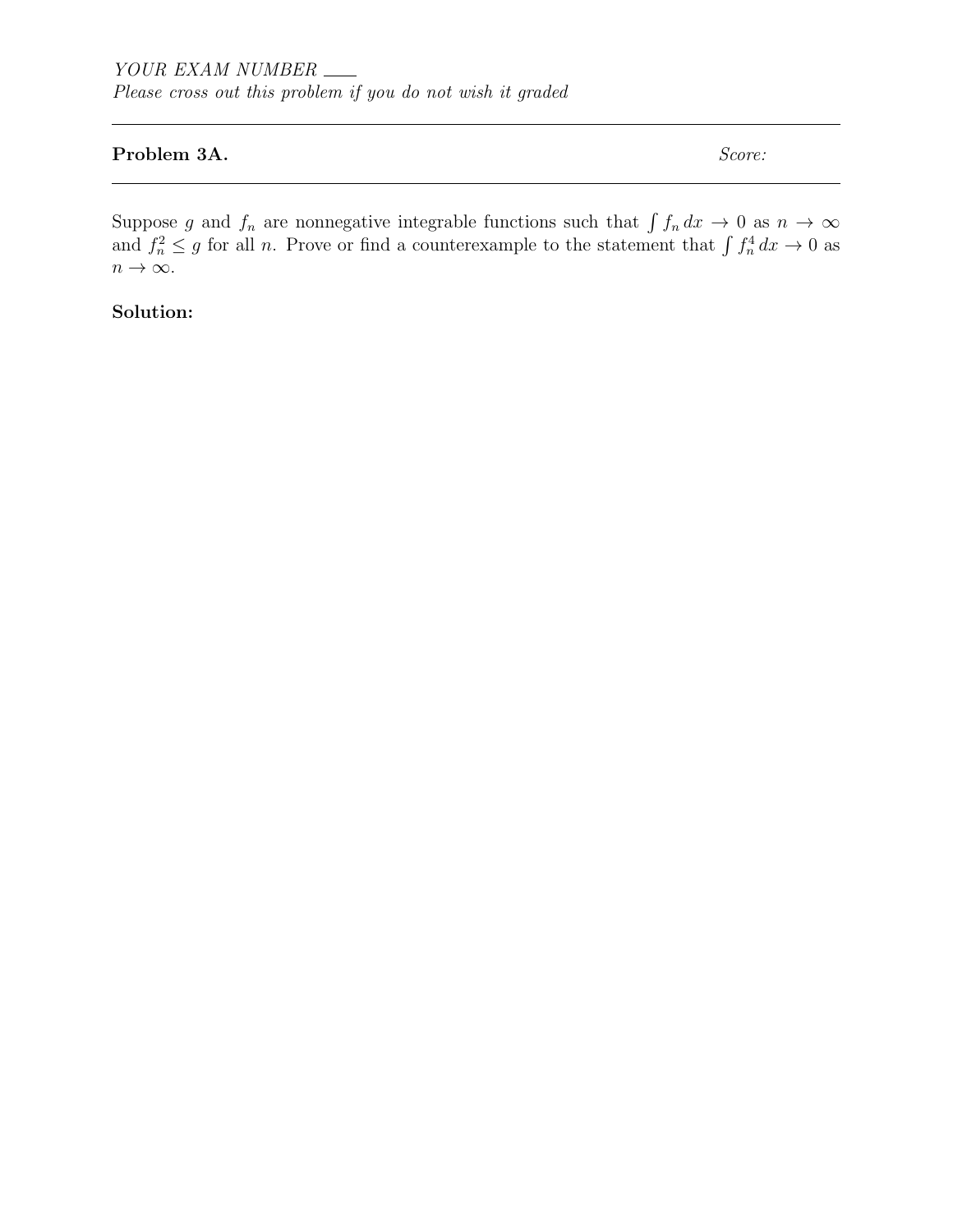### Problem 4A. Score:

Prove that a monic polynomial  $p(z)$  with real coefficients is real-rooted if and only if  $\Im(p'(z)/p(z)) < 0$  whenever  $\Im(z) > 0$ . ( $\Im(z)$  denotes the imaginary part of z.)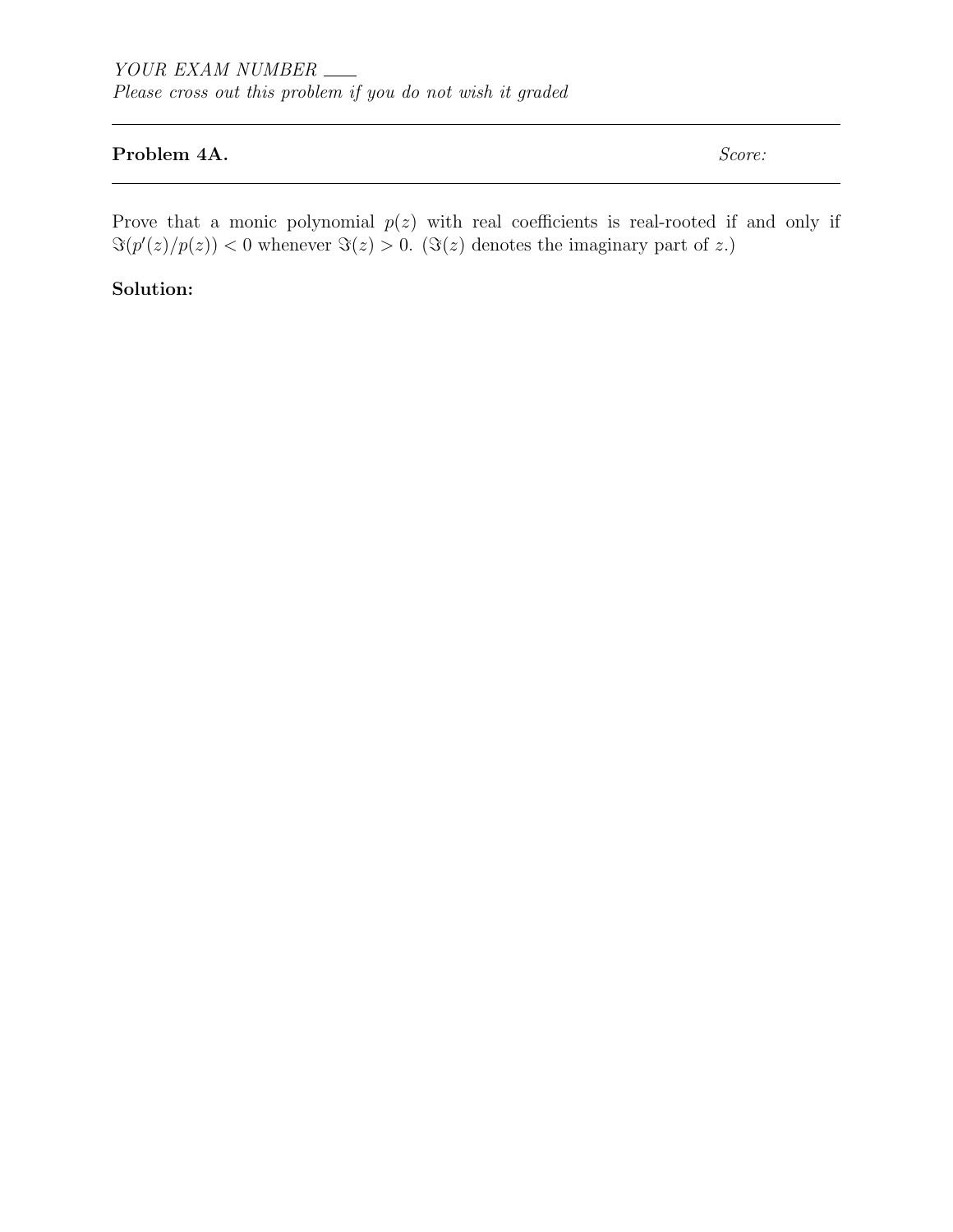# Problem 5A. Score:

Compute

$$
\int_0^{2\pi} \frac{d\theta}{(3 + e^{-i\theta})^2}.
$$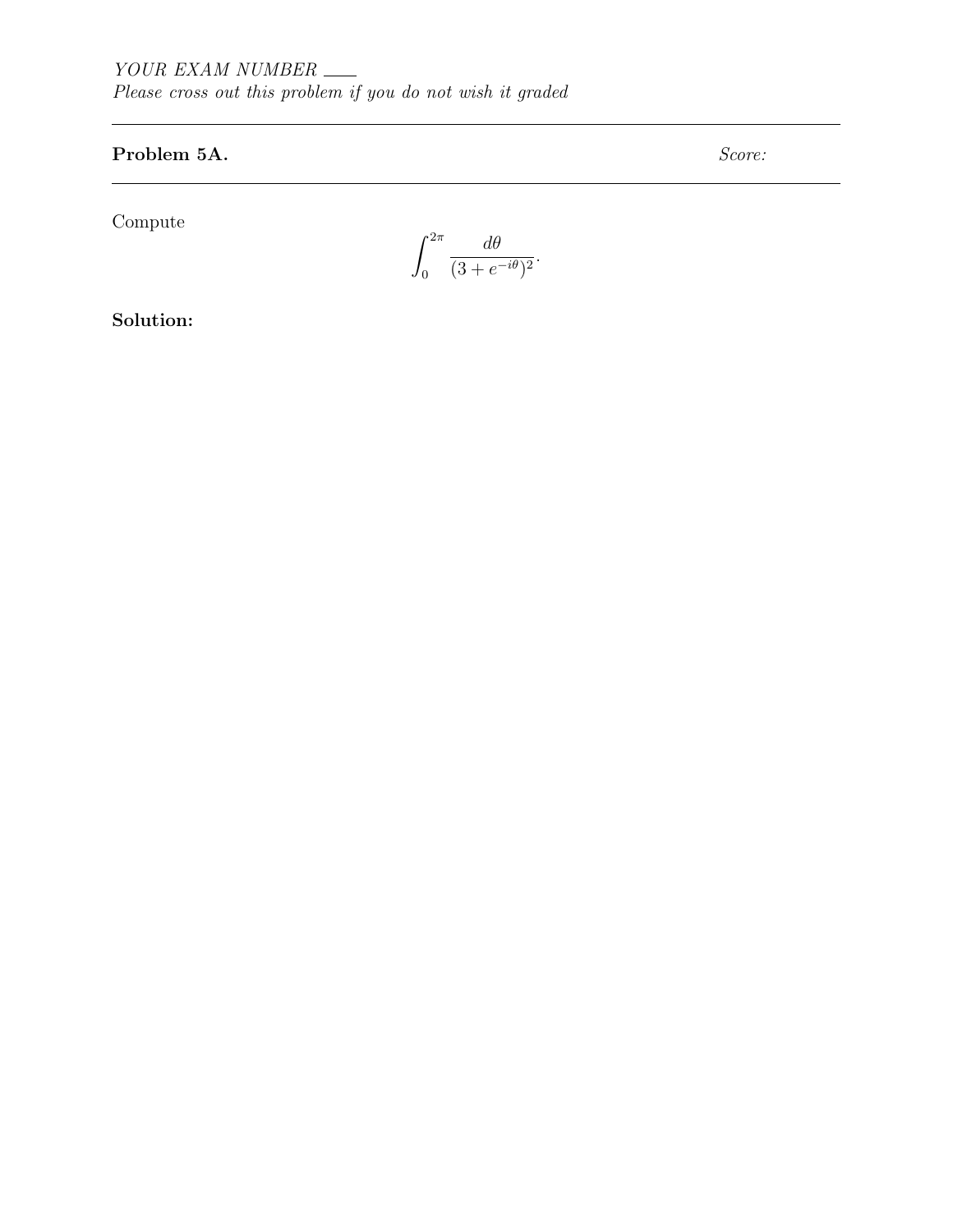## Problem 6A. Score:

Prove or disprove: there exists an  $\epsilon > 0$  and a real matrix A such that

$$
A^{100} = \begin{bmatrix} -1 & 0 \\ 0 & -1 - \epsilon \end{bmatrix}.
$$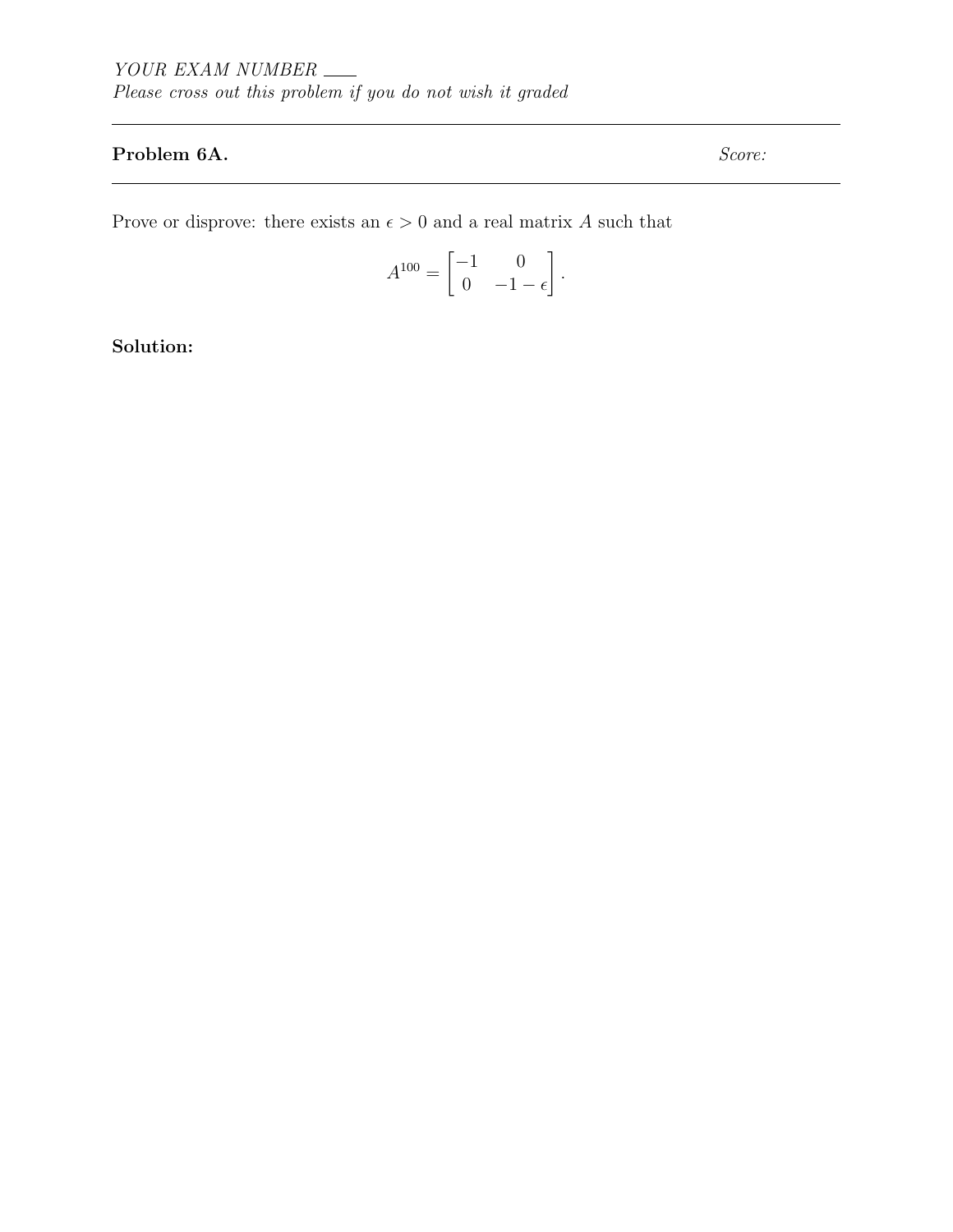### Problem 7A. Score:

Suppose A is a symmetric matrix with rational entries and  $A = U D U^T$ , where U is orthogonal. Must  $D$  have rational entries? Prove or find a counterexample.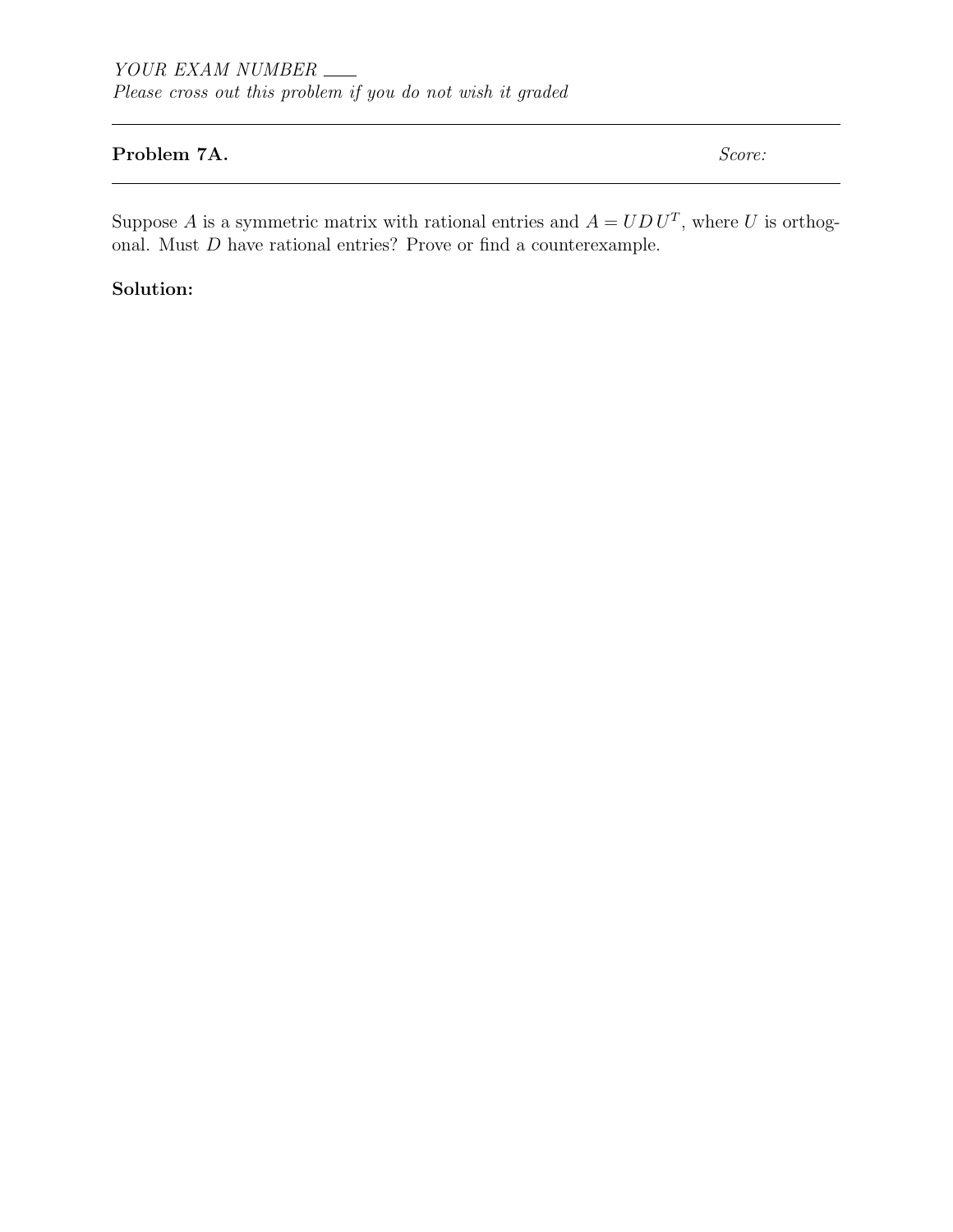### Problem 8A. Score:

Find a product of cyclic groups of prime power order isomorphic to the group of units in the ring of integers modulo 2016.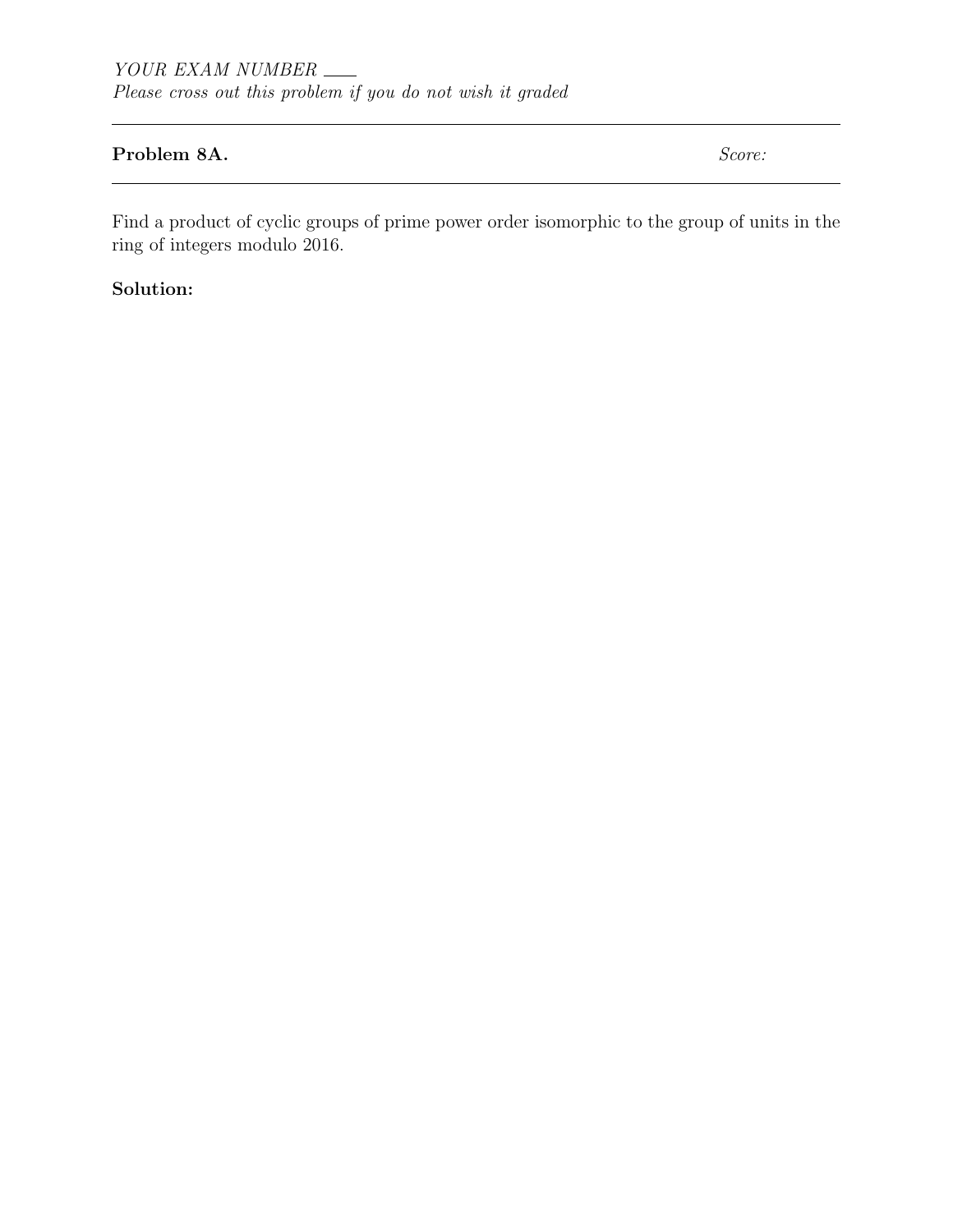# Problem 9A. Score:

Compute the Galois group of the normal closure of the field

$$
K = \mathbb{Q}(\sqrt{3} + \sqrt{5})
$$

over Q.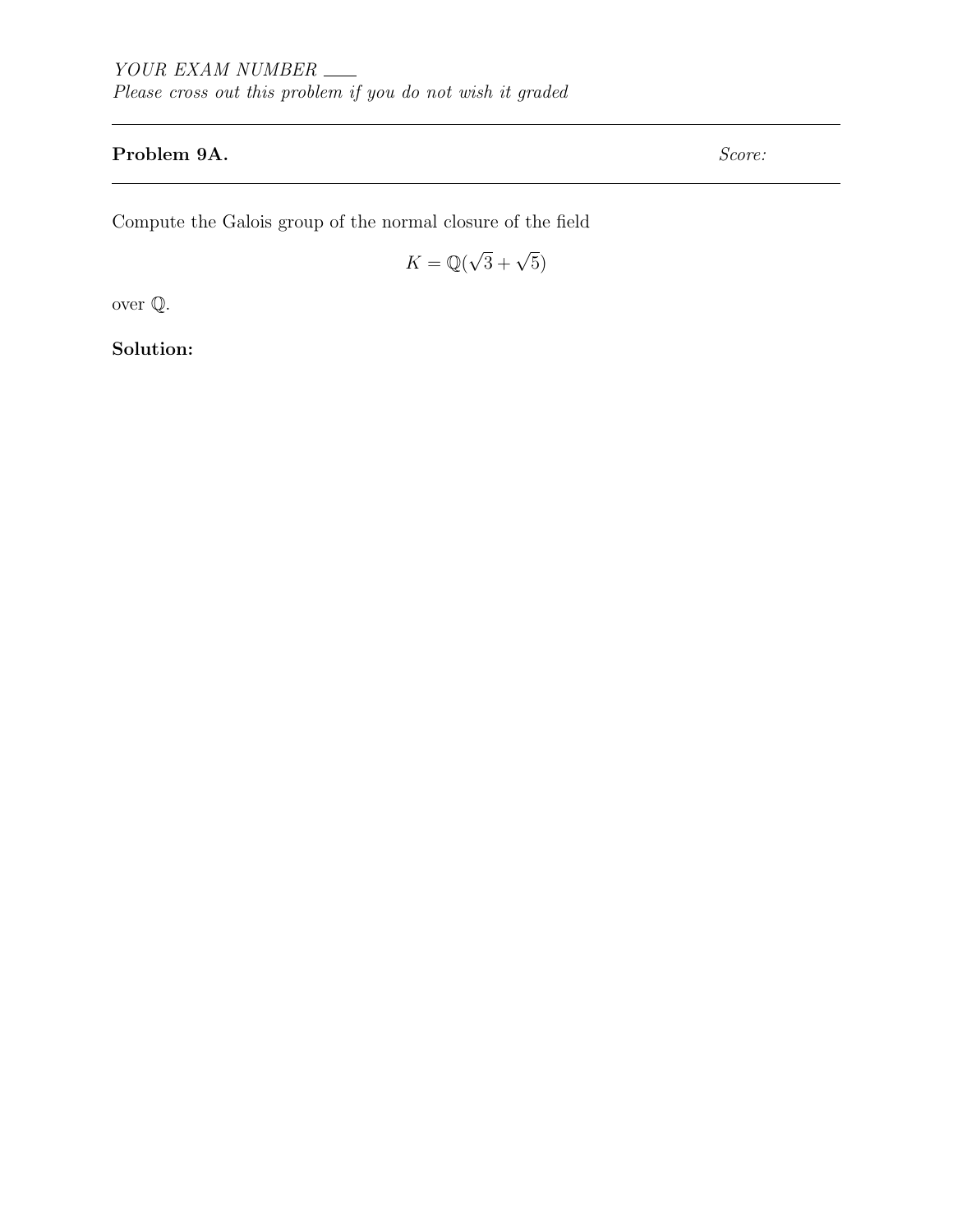Department of Mathematics, University of California, Berkeley

## YOUR 1 OR 2 DIGIT EXAM NUMBER

### GRADUATE PRELIMINARY EXAMINATION, Part B Spring Semester 2016

- 1. Please write your 1- or 2-digit exam number on this cover sheet and on all problem sheets (even problems that you do not wish to be graded).
- 2. Indicate below which six problems you wish to have graded. Cross out solutions you may have begun for the problems that you have not selected.
- 3. Extra sheets should be stapled to the appropriate problem at the upper right corner. Do not put work for problem p on either side of the page for problem q if  $p \neq q$ .
- 4. No notes, books, calculators or electronic devices may be used during the exam.

#### PROBLEM SELECTION

Part B: List the six problems you have chosen:

 $, \,\, \underline{\hspace{1.5cm}}\, \,\, , \,\, \underline{\hspace{1.5cm}}\, \,\, , \,\, \underline{\hspace{1.5cm}}\, \,\, , \,\, \underline{\hspace{1.5cm}}\, \,\, , \,\, \underline{\hspace{1.5cm}}\, \,\, , \,\, \underline{\hspace{1.5cm}}\, \,\, , \,\, \underline{\hspace{1.5cm}}\, \,\, , \,\, \underline{\hspace{1.5cm}}\, \,\, , \,\, \underline{\hspace{1.5cm}}\, \,\, , \,\, \underline{\hspace{1.5cm}}\, \,\, , \,\, \underline{\hspace{1.5cm}}\, \,\,$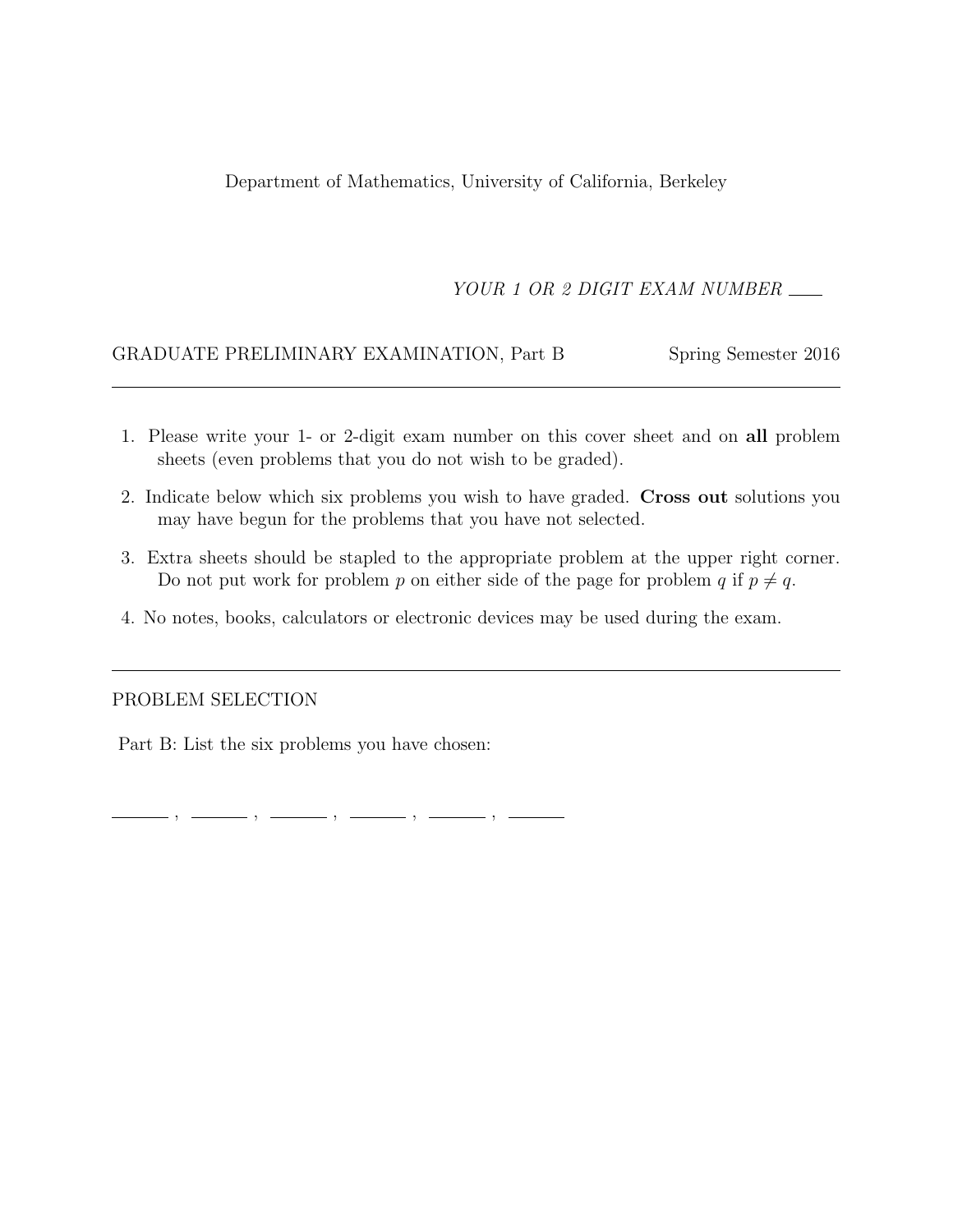# Problem 1B. Score:

Show that

$$
\int_0^\infty \frac{t e^{-t/2}}{1 - e^{-t}} dt = 4 \sum_{n=0}^\infty \frac{1}{(2n+1)^2}
$$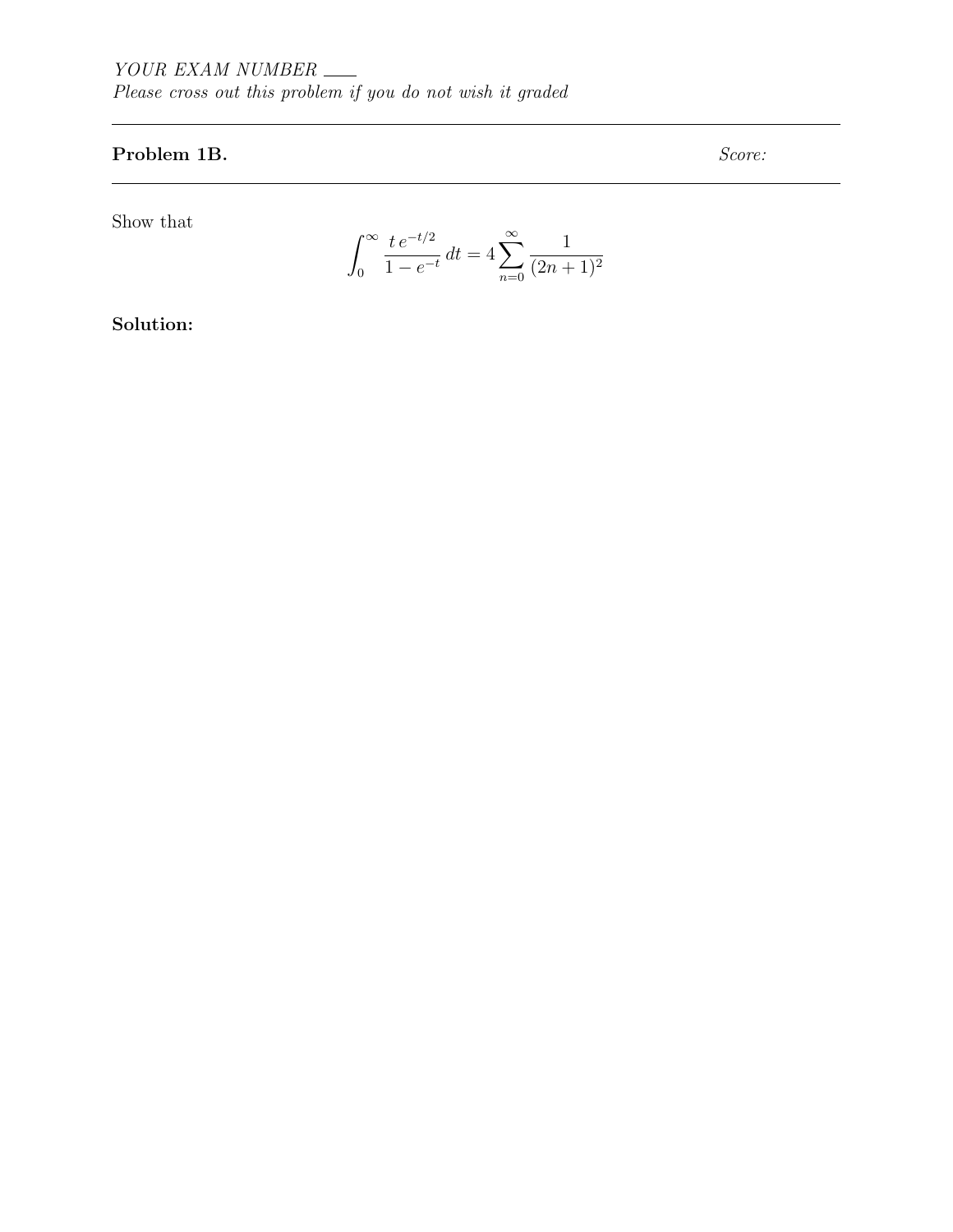#### Problem 2B. Score:

Let  $(f_i)_{i=1}^{\infty}$  and g be twice-differentiable real-valued functions on  $\mathbb{R}$ , with  $f_i'' \geq 0$ . Suppose that

$$
\lim_{i \to \infty} f_i(x) = g(x)
$$

for all  $x \in \mathbb{R}$ . Show that  $g'' \geq 0$ .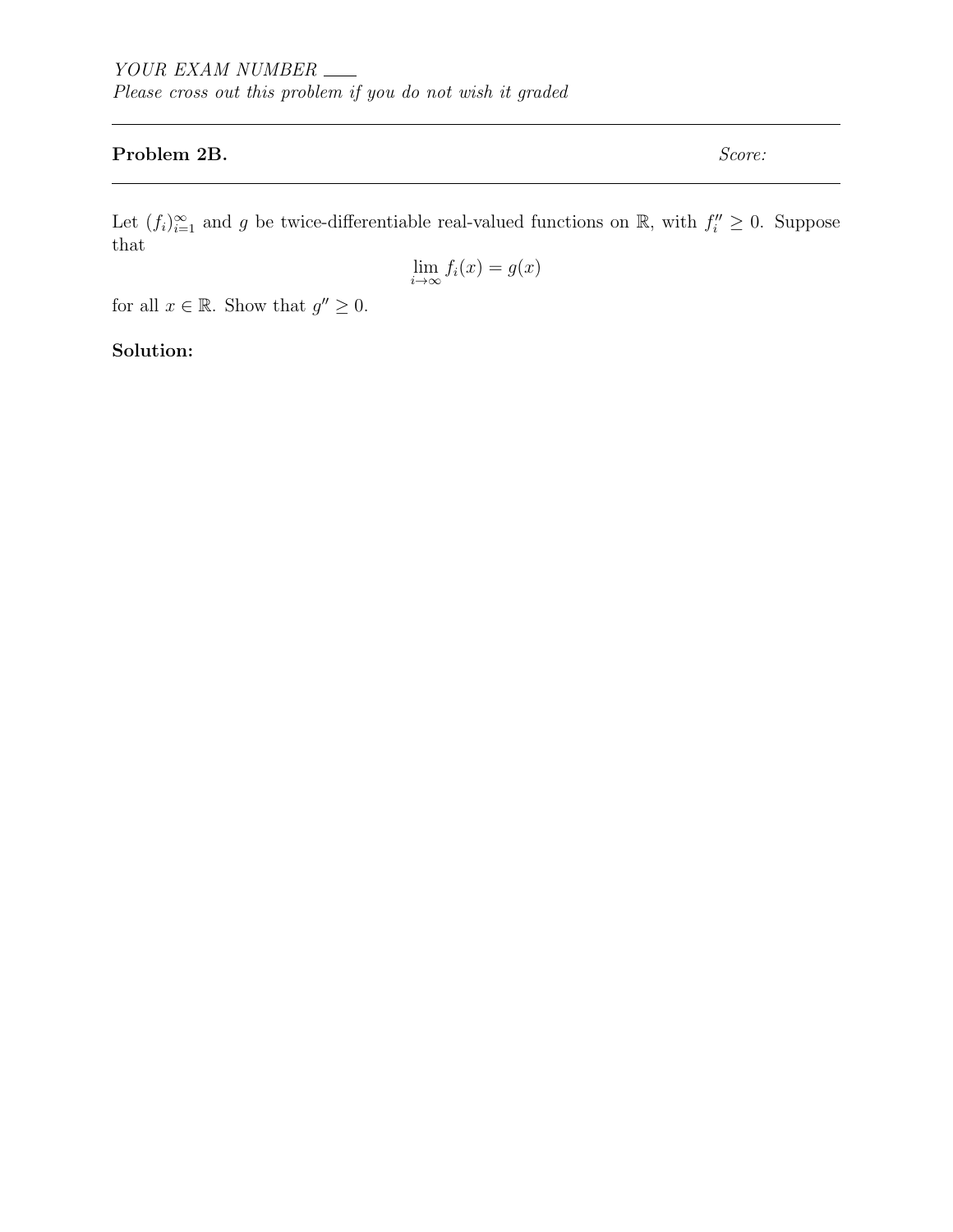#### Problem 3B. Score:

Show that the series

$$
\sum_{k=1}^{\infty} \frac{(-1)^k}{k+|x|}
$$

converges pointwise to a Lipschitz function  $f(x)$ . Is the convergence uniform on  $\mathbb{R}$ ?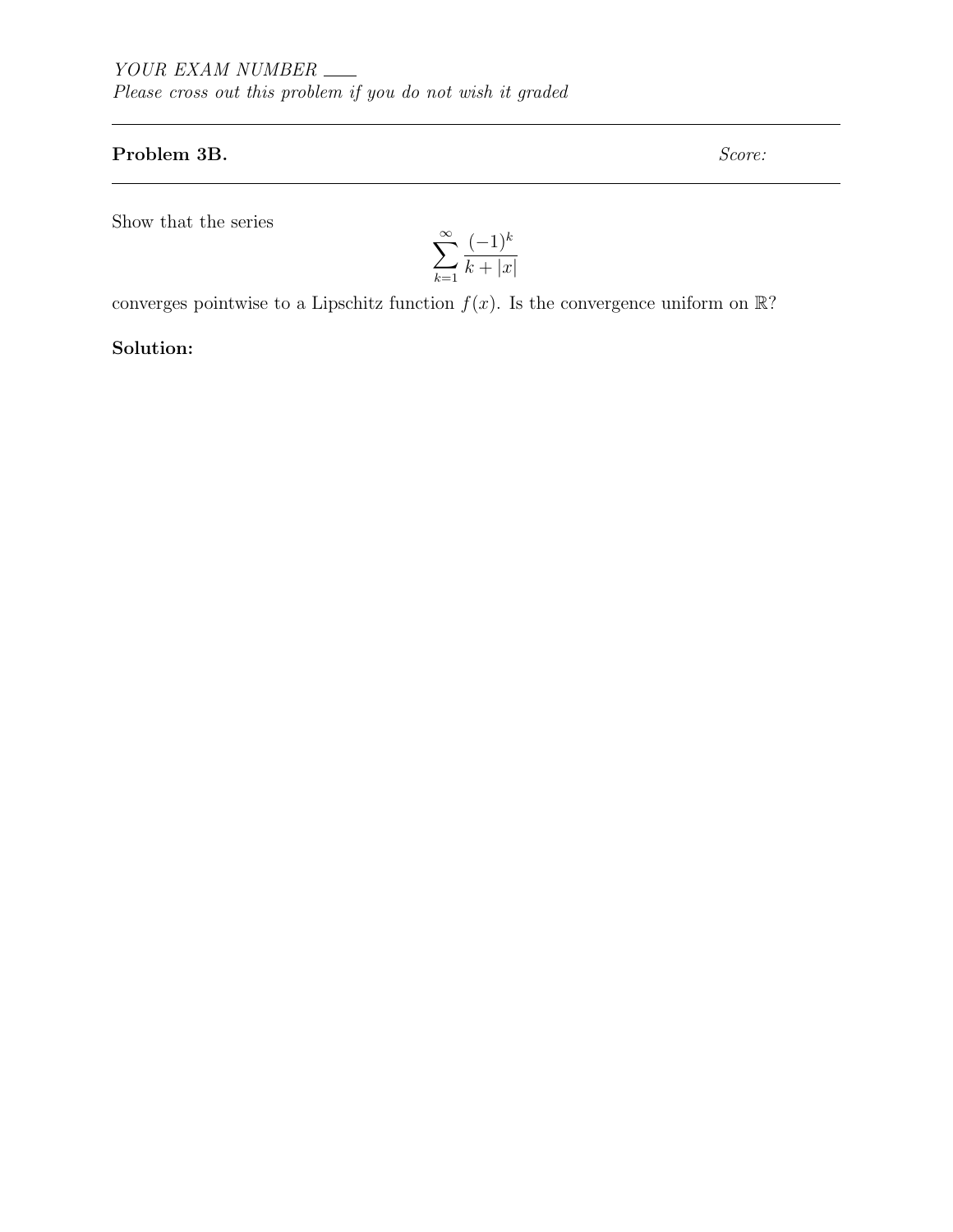# Problem 4B. Score:

Compute

$$
\int_C \frac{6z^5 + 1}{z^6 + z + 1} \, dz,
$$

where  $C$  is the circle centered at the origin with radius 2, oriented counterclockwise.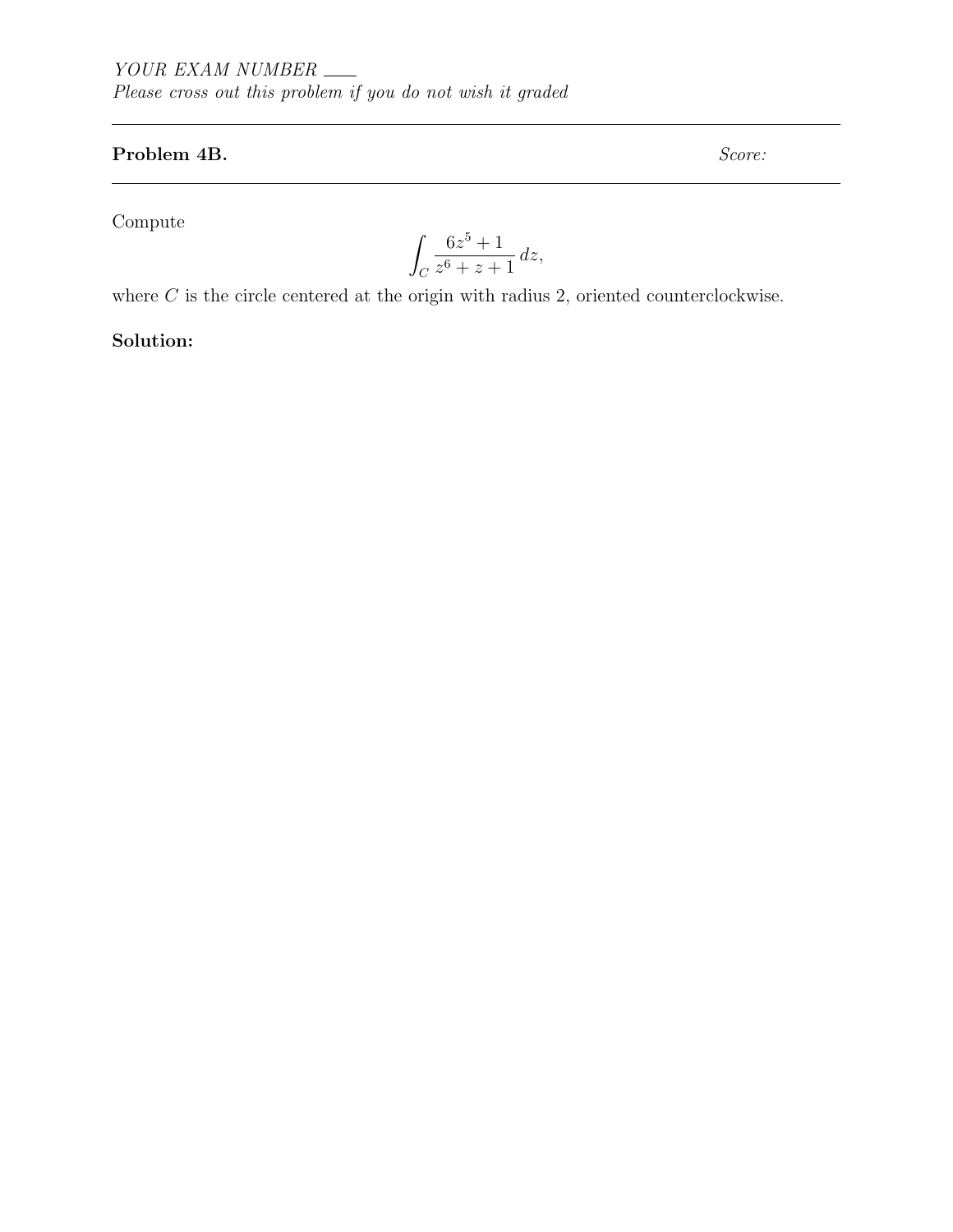## Problem 5B. Score:

Let  $f(z) = \sum f_n z^n$  and  $g(z) = \sum g_n z^n$  define holomorphic functions on a neighborhood of the closed unit disk  $D = \{z : |z| \leq 1\}$ . Prove that  $h(z) = \sum f_n g_n z^n$  also defines a holomorphic function on a neighborhood of D.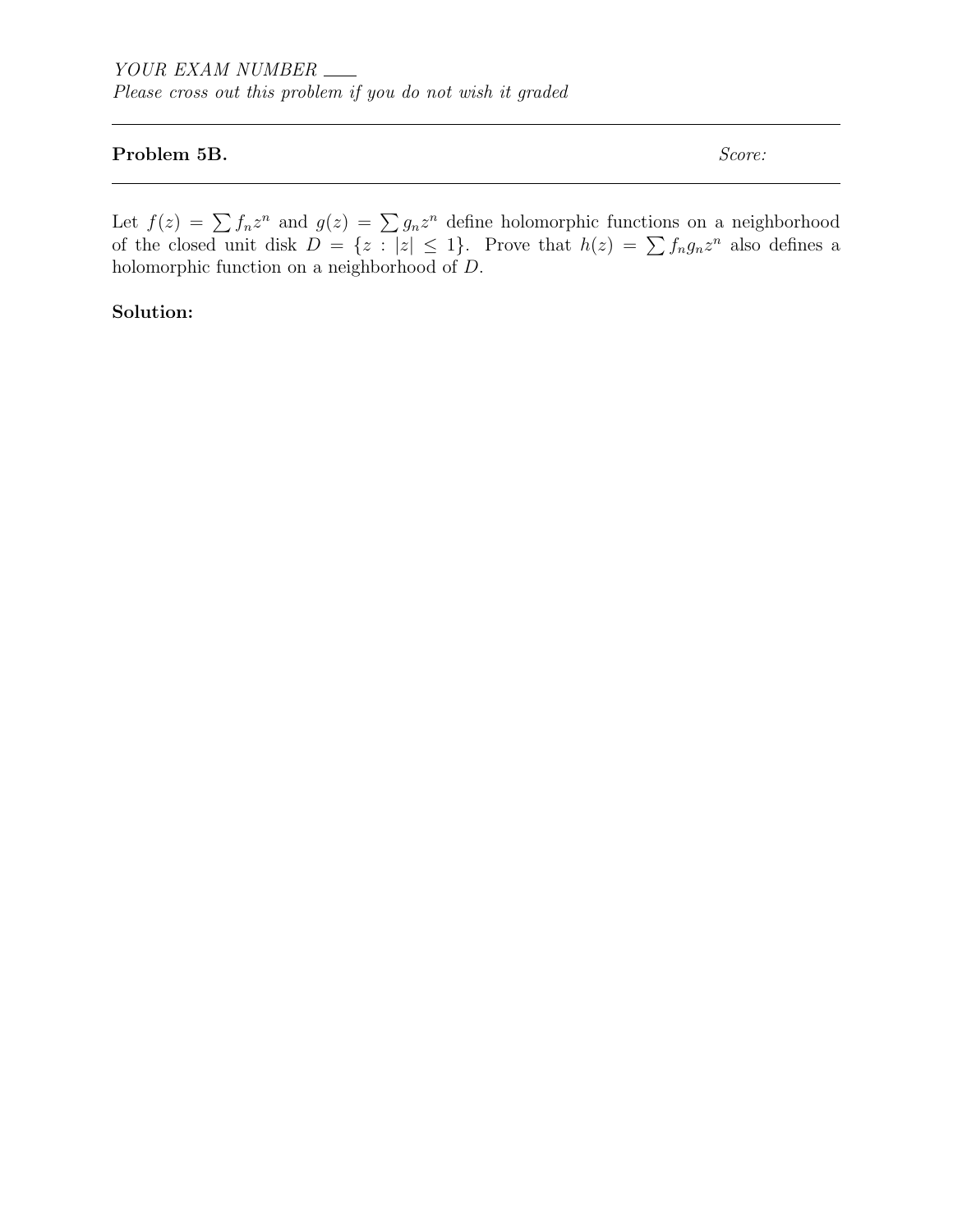#### Problem 6B. Score:

Let A be an  $m \times n$  real matrix and  $y \in \mathbb{R}^m$ . Let  $x \in \mathbb{R}^n$  be a vector with nonnegative entries that minimizes the Euclidean distance  $||y - Ax||$  (among all nonnegative vectors x). Show that the vector  $v = A^T(y - Ax)$  has nonnegative entries.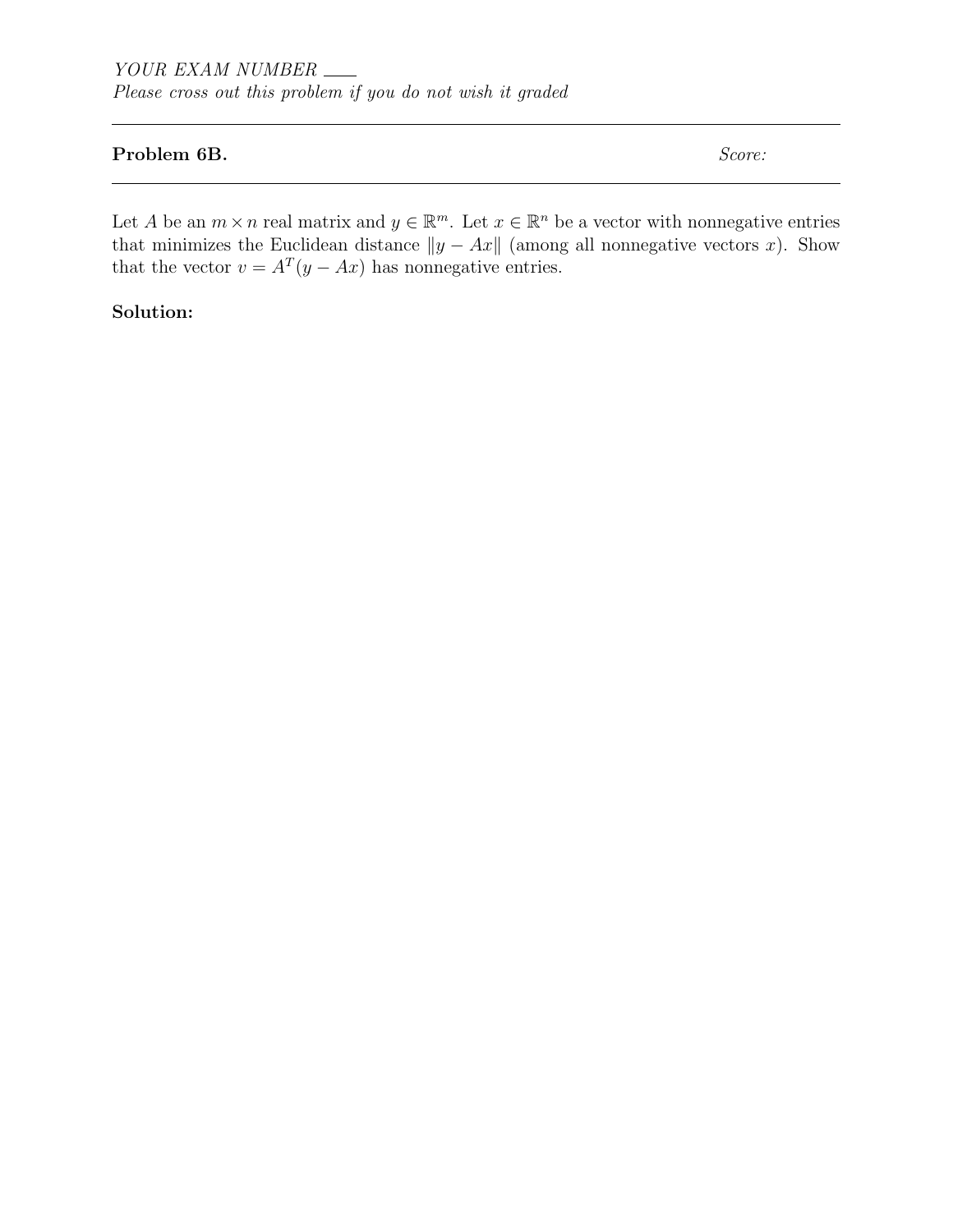#### Problem 7B. Score:

Let A be a real square matrix and let  $\rho$  be the maximum of the absolute values of its eigenvalues (*i.e.*, its spectral radius). (1) Show that if A is symmetric then  $||Ax|| \le \rho ||x||$  for all  $x \in \mathbb{R}^n$ , where  $\|\cdot\|$  denotes the Euclidean norm. (2) Is this true when A is not symmetric? Prove or give a counterexample.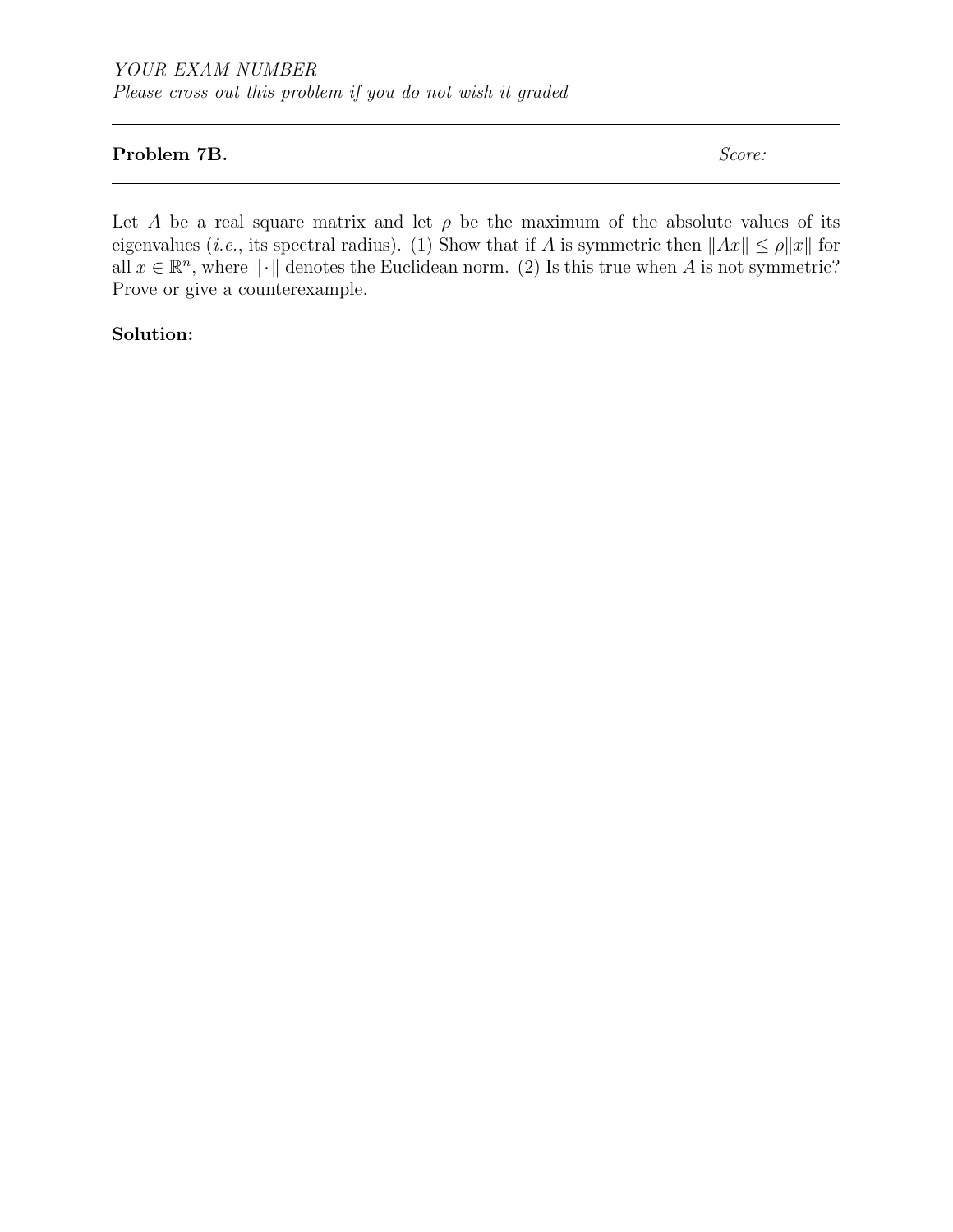#### Problem 8B. Score:

Factor the polynomial

 $f(x) = 6x^5 + 3x^4 - 9x^3 + 15x^2 - 13x - 2$ 

into a product of irreducible polynomials in the ring  $\mathbb{Q}[x]$ .